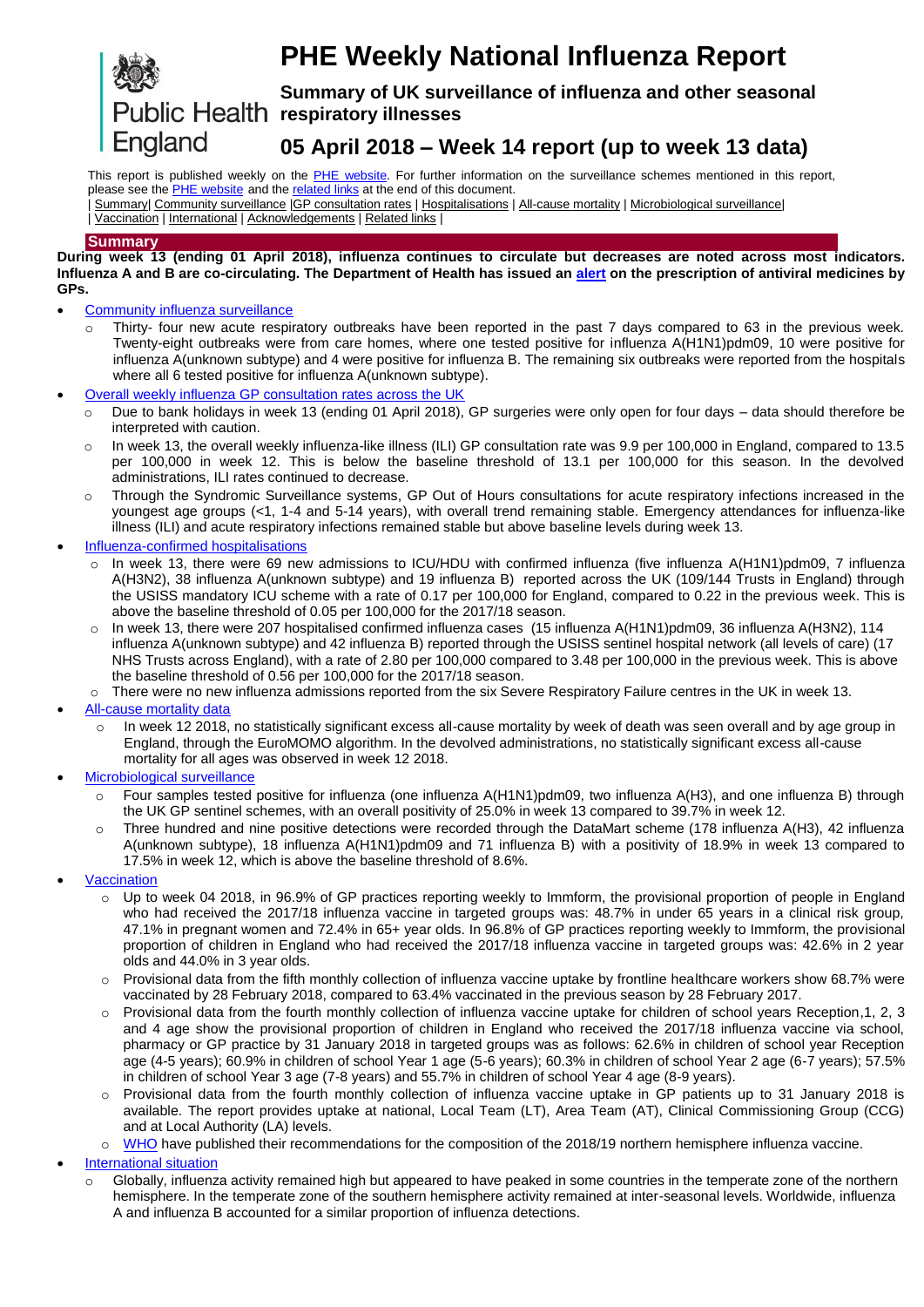#### <span id="page-1-0"></span>**Thirty-four new acute respiratory outbreaks were reported in the past 7 days.**

#### Acute respiratory disease outbreaks

- Thirty-four new acute respiratory outbreaks have been reported in the past 7 days compared to 63 in the previous week. Twenty-eight outbreaks were from care homes, where one tested positive for influenza A(H1N1)pdm09, 10 were positive for influenza A(unknown subtype), and 4 were positive for influenza B. Six outbreaks were from hospitals where all tested positive for influenza A(unknown subtype).

-Outbreaks should be recorded on HPZone and reported to the local Health Protection Teams and [respscidsc@phe.gov.uk](mailto:respscidsc@phe.gov.uk)



Medical Officers of Schools Association (MOSA) & PHE surveillance scheme

- Boarding schools in England within the MOSA network are recruited each season to report various respiratory related illnesses including influenza like illnesses (ILI). For the 2017/18 season, 21 MOSA schools have agreed to participate in the scheme, including a total of 7,575 boarders.

- The overall ILI rate (all boarders) for week 11 was 1.0 per 1,000 boarders compared to 0.6 per 1,000 boarders in week 10.

-Since week 40, 44 outbreaks have been reported from 13 MOSA schools, with a total of 241 ILI cases identified. Out of the 44 outbreaks, seven tested positive for influenza B, one outbreak was positive for influenza A(H3) and four outbreaks were negative for influenza and other respiratory viruses.

- If you are a MOSA school and would like to participate in this scheme, please email [mosa@phe.gov.uk](mailto:mosa@phe.gov.uk) for more information.



\*represents weeks where not all schools will be reporting due to varying school holiday periods.

#### • FluSurvey

- Internet-based surveillance of influenza-like illness in the general population is undertaken through the FluSurvey. A project run jointly by PHE and the London School of Hygiene and Tropical Medicine.

- The overall ILI rate (all age groups) for week 13 was 29.6 per 1,000 (80/2,699 people reported at least 1 ILI) (Figure 3) compared to 33.2 per 1,000 in week 12.

- If you would like to become a participant of the FluSurvey project please do so by visiting the <https://flusurvey.org.uk/en/accounts/register/> website for more information.

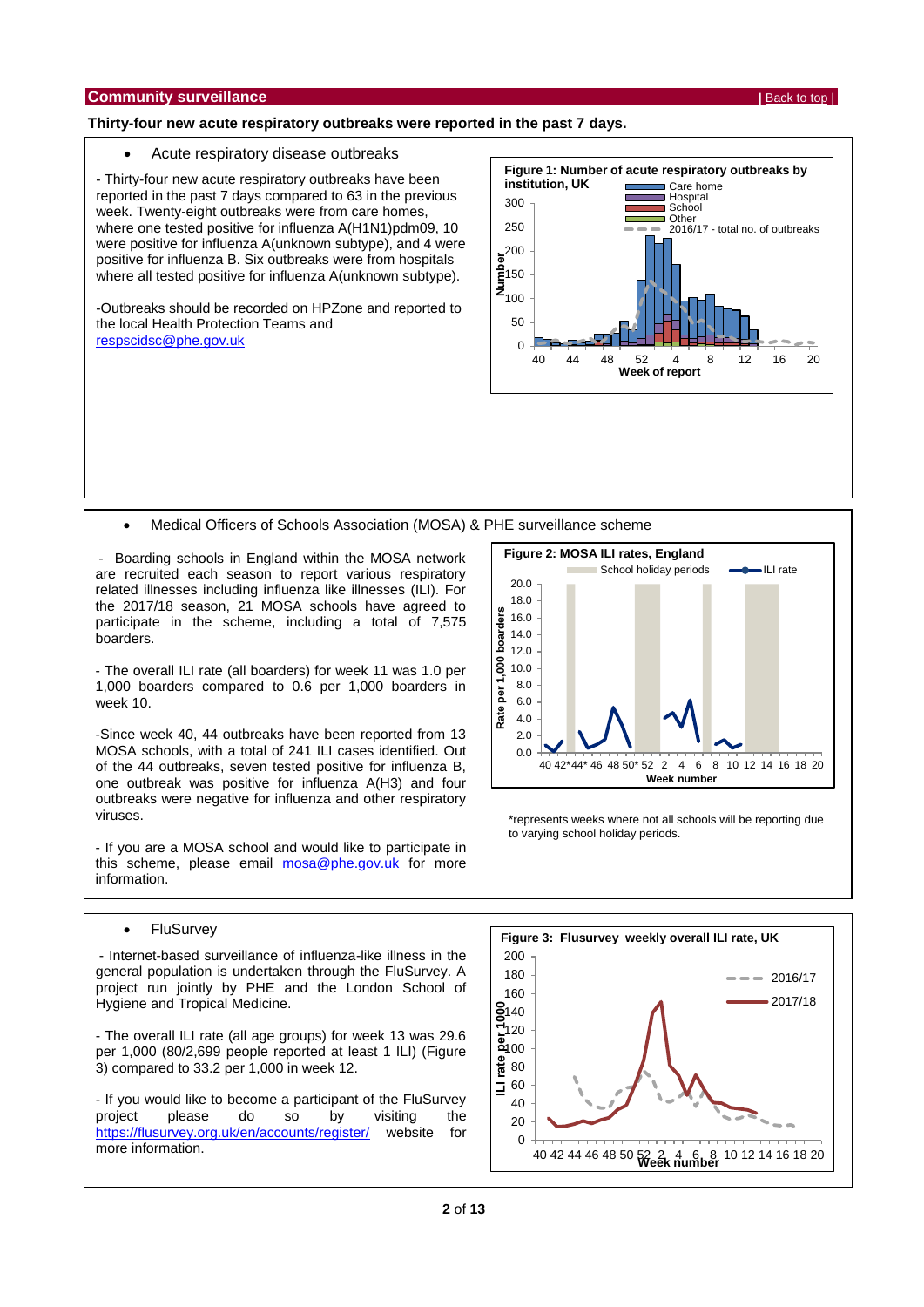#### <span id="page-2-0"></span>**Weekly consultation rates in national sentinel schemes <b>EXALL THEORY CONSUMING THEORY IS A PARTICLE TO A PACK TO THE SCHEME ISSUED**

**In week 13, the overall weekly influenza-like illness (ILI) GP consultation rate continued to decrease, below the baseline threshold. In the devolved administrations, ILI rates continued to decrease.**

#### GP ILI consultations in the UK

#### RCGP (England)

- The weekly ILI consultation rate through the RCGP surveillance was at 9.9 per 100,000 in week 13 compared to 13.5 per 100,000 in week 12. This is below the baseline threshold (13.1 per 100,000) (Figure 4\*). By age group, the highest rates were seen in 45-64 year olds (15.3 per 100,000) and 15-44 year olds (9.5 per 100,000).

- Due to bank holidays in week 13 (ending 01 April 2018), GP surgeries were only open for four days – data should therefore be interpreted with caution.

*\*The Moving Epidemic Method (MEM) has been adopted by the European Centre for Disease Prevention and Control to calculate thresholds for GP ILI consultations for the start of influenza activity (based on 10 seasons excluding 2009/10) in a standardised approach across Europe. For MEM intensity threshold values, please visit:* 

*[https://www.gov.uk/guidance/sources-of-uk-flu-data-influenza-](https://www.gov.uk/guidance/sources-of-uk-flu-data-influenza-surveillance-in-the-uk#clinical-surveillance-through-primary-care)*



#### *[surveillance-in-the-uk#clinical-surveillance-through-primary-care](https://www.gov.uk/guidance/sources-of-uk-flu-data-influenza-surveillance-in-the-uk#clinical-surveillance-through-primary-care)* UK

- In week 13, overall weekly ILI consultation rates across the countries of the UK decreased further compared to the previous week (Table 1).

- By age group, the highest rates were seen in the 65-74 year olds in Northern Ireland (20.5 per 100,000), 75 + year olds in Scotland (17.6 per 100,000) and in the 15-44 year olds in Wales (10.3 per 100,000).

#### **Table 1: GP ILI consultations in the UK for all ages with MEM thresholds applied\***

| <b>GP ILI</b><br>consultation | Week number                                         |      |    |    |    |    |    |    |    |     |      |      |         |       |              |           |      |      |      |      |      |      |        |      |      |    |
|-------------------------------|-----------------------------------------------------|------|----|----|----|----|----|----|----|-----|------|------|---------|-------|--------------|-----------|------|------|------|------|------|------|--------|------|------|----|
| rates (all ages)              | 40                                                  | -41  | 42 | 43 | 44 | 45 | 46 | 47 | 48 | 49  | 50   | -51  | 52      |       |              |           |      |      |      |      |      | n    | 10     | 44   | 12   | 13 |
| IEngland (RCGP)               | 6.8                                                 |      |    |    |    |    |    |    |    |     |      | 18.9 | 21.0    | 37.3  | 53.1         | 154.1     | 52.  | 43.0 | 34.0 | 29.1 | 29.1 | 18.3 | 20.3   | 18.6 | 13.5 |    |
| Wales                         |                                                     |      |    |    |    |    |    |    |    |     |      |      | $-16.7$ | 36.3  | <b>\62.0</b> | (74.5)    | 52.8 | 52.  | 44.2 | 42.4 | 33.3 | 25.8 | 24.6   | 17.3 |      |    |
| Scotland                      |                                                     |      |    |    |    |    |    |    |    |     | 32.5 | 40.3 | 44.9    | 107.2 |              | 13.9 102. | 82.3 | 45.5 | 30.3 | 39.4 | 35.1 |      |        | 26.4 | io f |    |
| Northern Ireland              | $\overline{\phantom{a}}$ 2 $\overline{\phantom{a}}$ | - 20 |    |    |    |    |    |    |    | n o |      |      | 22.7    | 52.6  | 65.2         | 52.1      | 44.2 | 29.0 | 30.6 | 25.2 | 23.6 |      | ' R २। | 18.3 |      |    |

*\*The Moving Epidemic Method (MEM) has been adopted by the European Centre for Disease Prevention and Control to calculate thresholds for GP ILI consultations for the start of influenza activity (based on 10 seasons excluding 2009/10), in a standardised approach across Europe. For*  MEM threshold values for each country, please visit: [https://www.gov.uk/guidance/sources-of-uk-flu-data-influenza-surveillance-in-the](https://www.gov.uk/guidance/sources-of-uk-flu-data-influenza-surveillance-in-the-uk#clinical-surveillance-through-primary-care)*[uk#clinical-surveillance-through-primary-care](https://www.gov.uk/guidance/sources-of-uk-flu-data-influenza-surveillance-in-the-uk#clinical-surveillance-through-primary-care)*

#### GP In Hours Syndromic Surveillance System (England)

-The weekly ILI consultation rate through the GP In Hours Syndromic Surveillance system is at 8.2 per 100,000 in week 13 (Figure 5).

During week 13, GP Out of Hours consultations for acute respiratory infections increased in the youngest age groups (<1, 1- 4 and 5-14 years), with overall trend remaining stable. Emergency attendances for influenza-like illness (ILI) and acute respiratory infections remained stable but above baseline levels during week 13.

Figure 5 represents a map of GP ILI consultation rates in week 13 across England by upper tier Local Authorities (utLA), with influenza-like illness surveillance MEM thresholds applied.

*ILI consultation rates presented for each utLA on the map should be interpreted in context of regional and national ILI activity; as MEM thresholds are calculated (based on previous influenza seasons from 2012/13 onwards) separately for each of the nine PHE centres and utLA rates are then compared to Centre-level thresholds only, therefore utLAs with higher background rates than the Centre may appear to have higher ILI activity.* 

-For further information, please see the syndromic surveillance [webpage.](https://www.gov.uk/government/publications/gp-in-hours-bulletin)

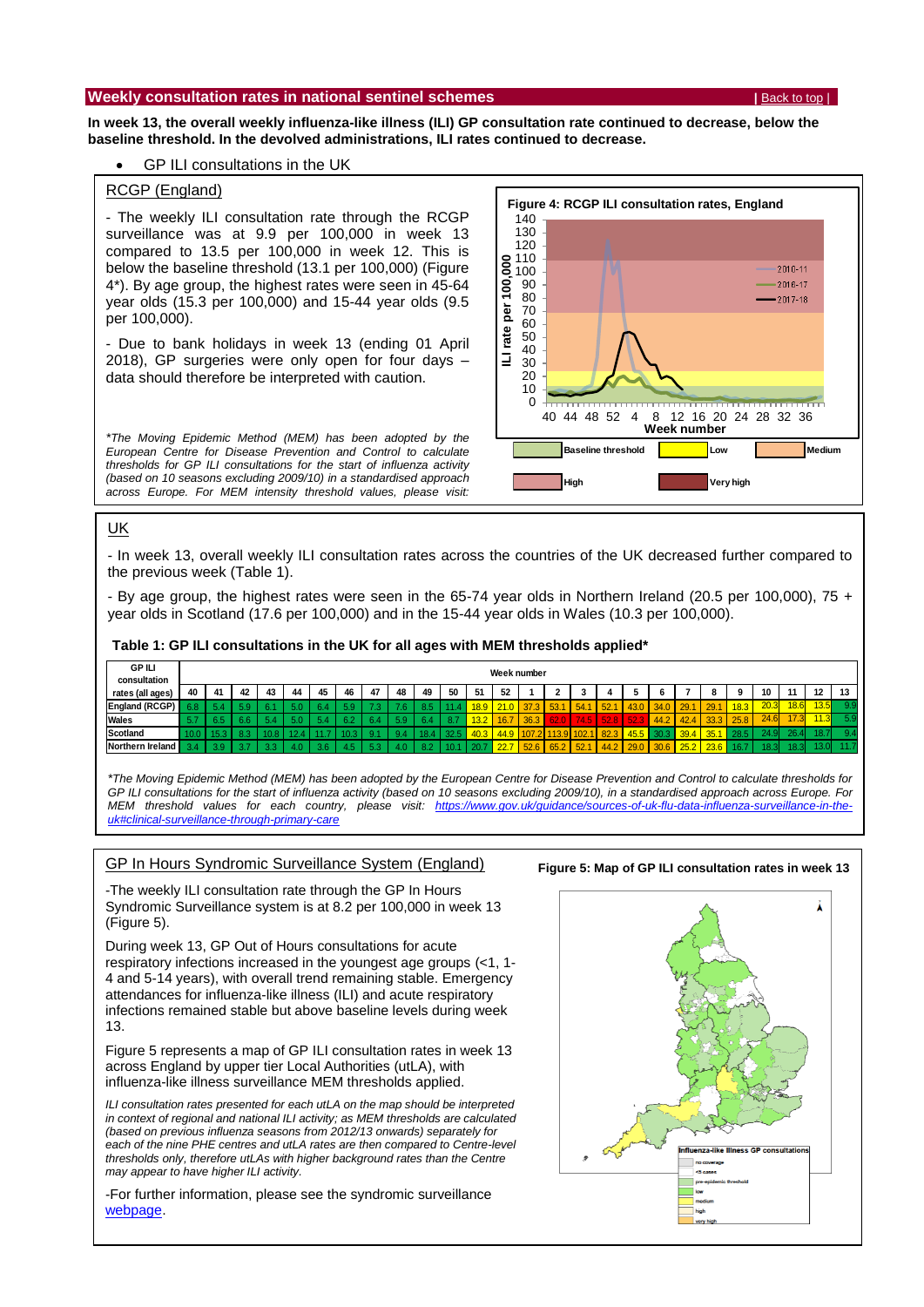#### <span id="page-3-0"></span>**Influenza confirmed hospitalisations (provisional) <b>According to the CONFIGUATION**  $\left| \frac{\text{Back to top}}{\text{Back to top}} \right|$  $\left| \frac{\text{Back to top}}{\text{Back to top}} \right|$  $\left| \frac{\text{Back to top}}{\text{Back to top}} \right|$

**In week 13 2018, there were 69 new admissions to ICU/HDU with confirmed influenza (five influenza A(H1N1)pdm09, 7 influenza A(H3N2), 38 influenza A(unknown subtype) and 19 influenza B) reported through the USISS mandatory ICU/HDU surveillance scheme across the UK (109 Trusts in England). There were 207 hospitalised confirmed influenza cases (15 influenza A(H1N1)pdm09, 36 influenza A(H3N2), 114 influenza A(unknown subtype) and 42 influenza B) were reported through the USISS sentinel hospital network across England (17 Trusts).**

 Number of new admissions and fatal confirmed influenza cases in ICU/HDU (USISS mandatory ICU scheme), UK (week 13)

- In week 13, there were 69 new admissions to ICU/HDU with confirmed influenza (five influenza A(H1N1)pdm09, seven influenza A(H3N2), 38 influenza A(unknown subtype) and 19 influenza B) reported across the UK (109/144 Trusts in England) through the USISS mandatory ICU scheme, with a rate of 0.17 per 100,000 compared to 0.22 per 100,000 in the previous week for England data (Figures 6 and 7), this is above the medium impact threshold of 0.11 per 100,000. A total of two deaths were reported to have occurred in week 13 in the UK.

A total of 3,218 new admissions (216 influenza A(H1N1)pdm09, 394 influenza A(H3N2), 1,035 (influenza A(unknown subtype) and 1,573 influenza B) and 352 confirmed deaths have been reported in the UK since week 40 2017.



*\*The Moving Epidemic Method (MEM) has been adopted by the European Centre for Disease Prevention and Control to calculate thresholds for ICU/HDU*  admission rates for the start of influenza activity (based on 6 seasons) in a standardised approach across Europe. For MEM threshold values, please visit:<br>https://www.gov.uk/guidance/sources-of-uk-flu-data-influenza-survei *https://www.gov.uk/guidance/sources-of-uk-flu-data-influ* 

USISS sentinel weekly hospitalised confirmed influenza cases, England (week 13)

- In week 13, there were 207 hospitalised confirmed influenza cases (15 influenza A(H1N1)pdm09, 36 influenza A(H3N2), 114 influenza A(unknown subtype) and 42 influenza B) reported from 17 NHS Trusts across England through the USISS sentinel hospital network, with a rate of 2.80 per 100,000 compared to 3.48 per 100,000 in the previous week (Figures 8 and 9), this is above the high impact threshold of 2.65 per 100,000.

A total of 9,295 hospitalised confirmed influenza admissions (600 influenza A(H1N1)pdm09, 1,816 influenza A(H3N2), 2,211 influenza A(unknown subtype) and 4,668 influenza B) have been reported since week 40 2017 via the sentinel scheme.





\*The Moving Epidemic Method (MEM) has been adopted by the European Centre for Disease Prevention and Control to calculate thresholds for ICU/HDU *admission rates for the start of influenza activity (based on 6 seasons) in a standardised approach across Europe. For MEM threshold values, please visit: <https://www.gov.uk/guidance/sources-of-uk-flu-data-influenza-surveillance-in-the-uk#disease-severity-and-mortality-data>*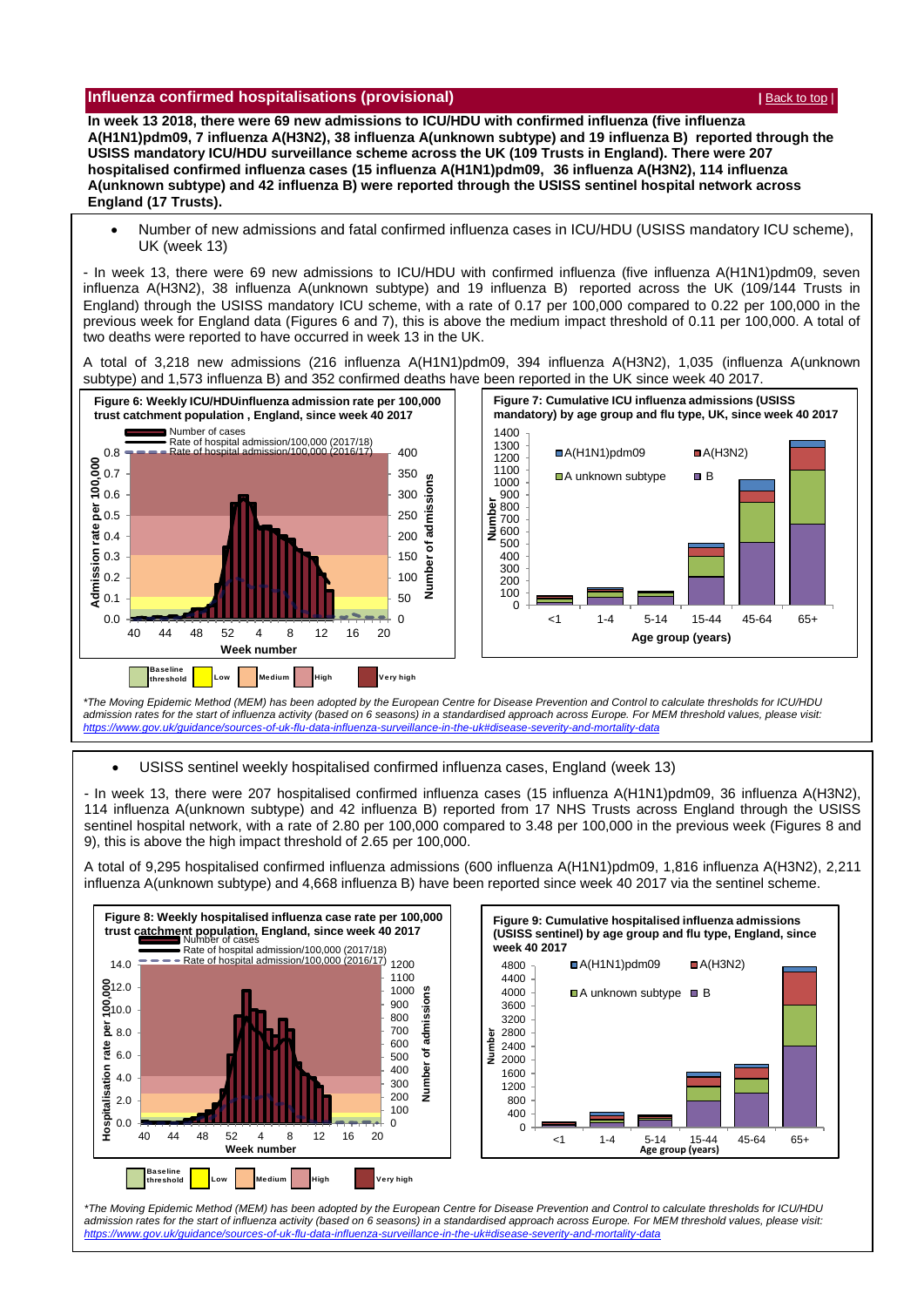USISS Severe Respiratory Failure Centre confirmed influenza admissions, UK (week 13)

- In week 13, there were no new influenza admissions reported from the six Severe Respiratory Failure (SRF) centres in the UK. Since week 40, a total of 54 laboratory confirmed influenza admissions (11 influenza A(H1N1)pdm09, five influenza A(H3N2), 13 influenza A(unknown subtype) and 25 influenza B) were reported from the SRFs for the season to date.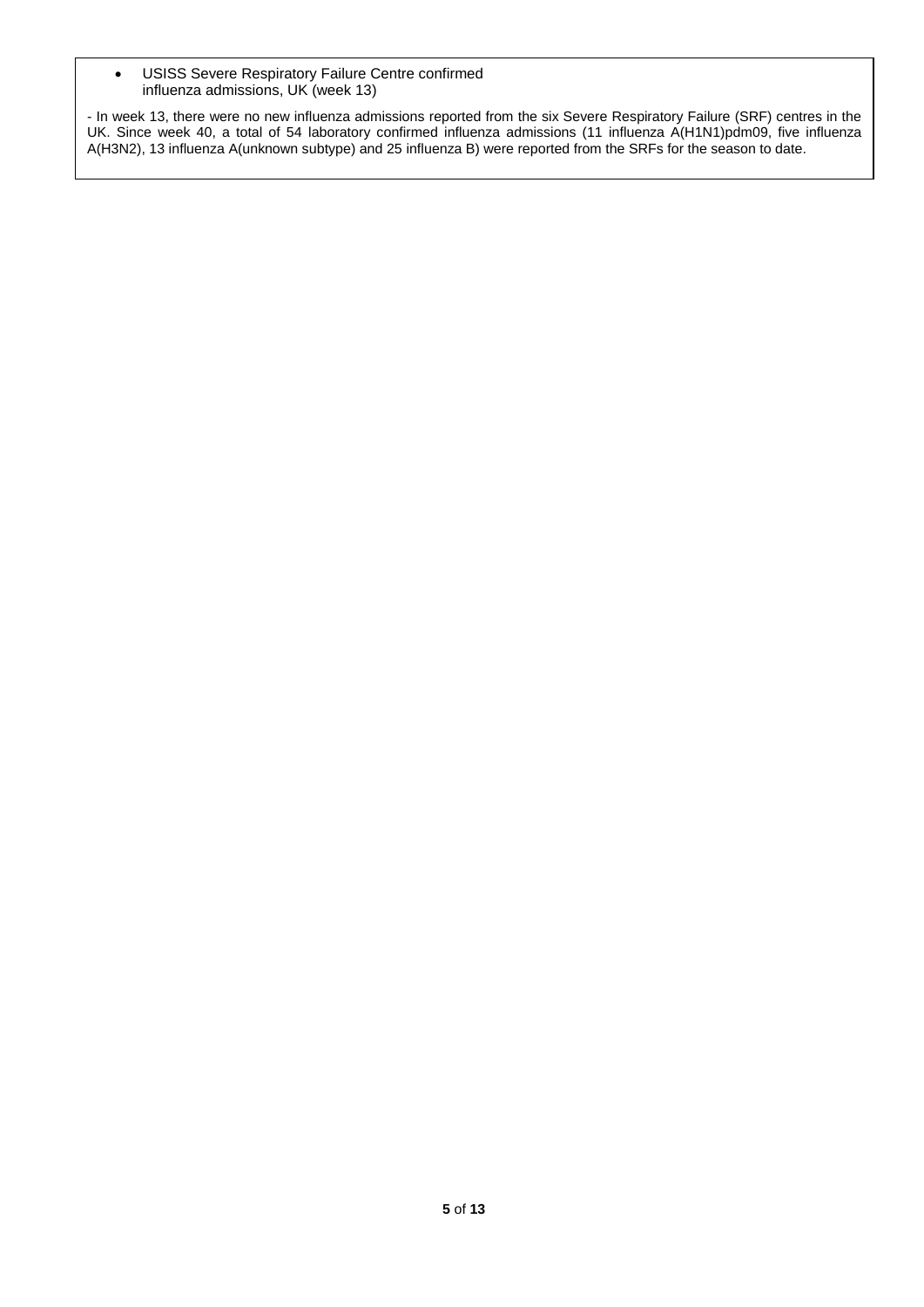#### <span id="page-5-0"></span>**All-cause mortality data by the cause of the cause of the cause of the cause of the cause of the cause of the cause of the cause of the cause of the cause of the cause of the cause of the cause of the cause of the cause**

**In week 12 2018, no statistically significant excess all-cause mortality by week of death was observed overall and by age group in England, through the EuroMOMO algorithm. In the devolved administrations, no statistically significant excess all-cause mortality for all ages was observed in week 12 2018.**

#### All-cause death registrations, England and Wales

- In week 11 2018, an estimated 12,788 all-cause deaths were registered in England and Wales (source: [Office for](http://www.ons.gov.uk/peoplepopulationandcommunity/birthsdeathsandmarriages/deaths/datasets/weeklyprovisionalfiguresondeathsregisteredinenglandandwales)  [National Statistics\)](http://www.ons.gov.uk/peoplepopulationandcommunity/birthsdeathsandmarriages/deaths/datasets/weeklyprovisionalfiguresondeathsregisteredinenglandandwales). This is a decrease compared to the 12,997 estimated death registrations in week 10 2018.

Excess all-cause mortality by age group, England, Wales, Scotland and Northern Ireland

- In week 12 2018 in England, no statistically significant excess mortality by week of death above the upper 2 z-score threshold was seen overall, by age group and subnationally (all ages), after correcting ONS disaggregate data for reporting delay with the standardised [EuroMOMO](http://www.euromomo.eu/) algorithm. This data is provisional due to the time delay in registration; numbers may vary from week to week.

- In the devolved administrations, no statistically significant excess all-cause mortality for all ages was observed in week 12 2018 (Table 2).

#### **Table 2: Excess mortality by UK country, for all ages\***

| <b>Country</b>   | Excess detected in week 12<br>2018? | Weeks with<br>excess in 2017/18 |
|------------------|-------------------------------------|---------------------------------|
| England          | $\times$                            | $50-04$                         |
| Wales            | $\times$                            | 52,02-03                        |
| Scotland         | $\times$                            | 49-04.09                        |
| Northern Ireland | $\times$                            | 51-05.07                        |

*\* Excess mortality is calculated as the observed minus the expected number of deaths in weeks above threshold* 

*\* NA refers to no excess seen*

**Figure 10: Weekly observed and expected number of all-cause deaths in 65+ year olds, with the dominant circulating influenza A subtype, England, 2013 to 2018**

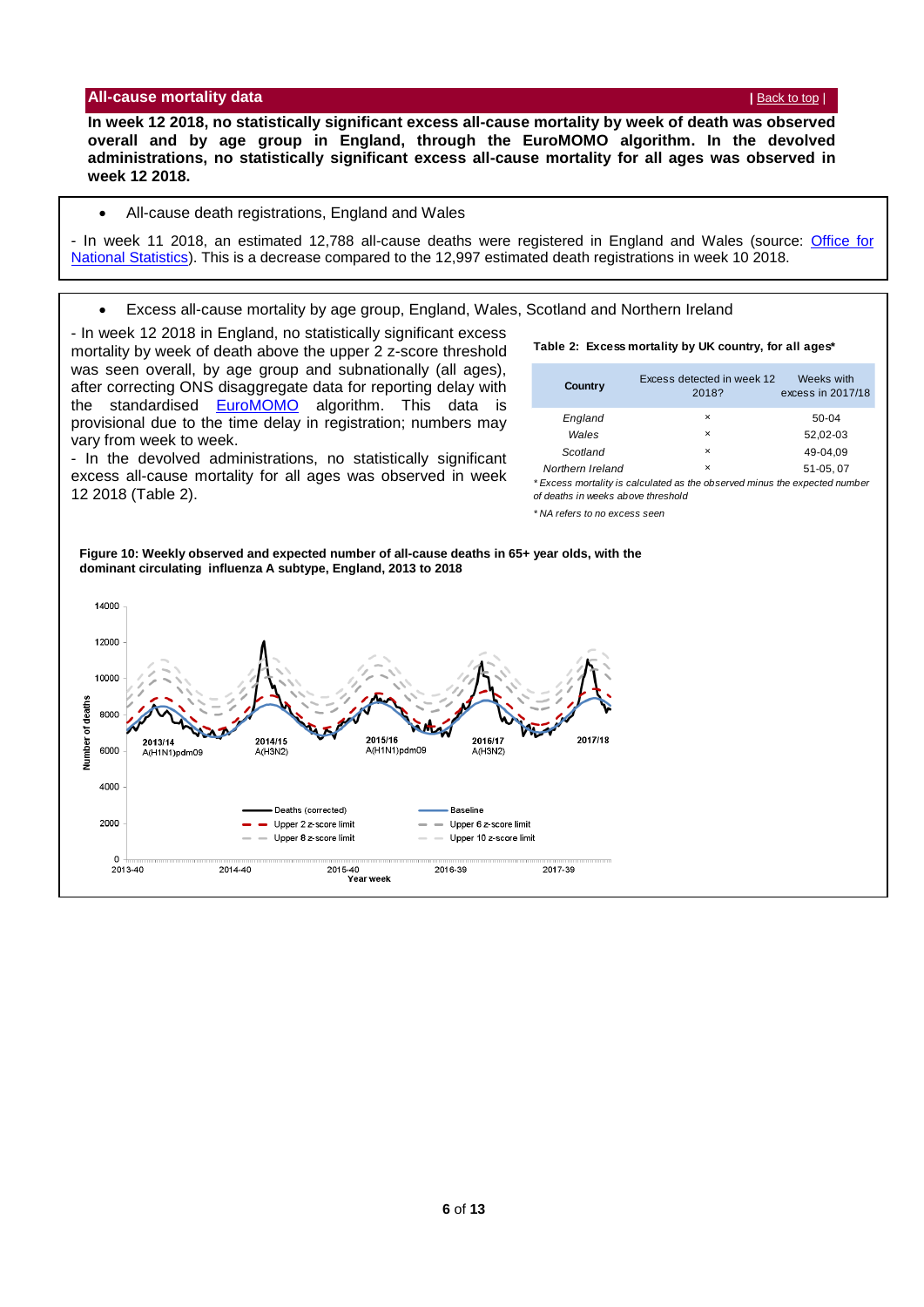#### <span id="page-6-0"></span>**Microbiological surveillance |** [Back to top](#page-0-1) |

**In week 13 2018, 4 samples tested positive for influenza (one influenza A(H1N1)pdm09, two influenza A(H3), and one influenza B) through the UK GP sentinel schemes, with an overall positivity of 25.0% compared to 39.7% in week 12. Three hundred and nine positive detections were recorded through the DataMart scheme (178 influenza A(H3), 42 influenza A(unknown subtype), 18 influenza A(H1N1)pdm09 and 71 influenza B) with a positivity of 18.9% in week 13 compared to 17.5% in week 12, which is above the baseline threshold of 8.6%.**

Sentinel swabbing schemes in England (RCGP) and the Devolved Administrations

-In week 13, 4 samples tested positive for influenza (one influenza A(H1N1)pdm09, two influenza A(H3), and one influenza B) through the UK GP sentinel schemes, with an overall positivity of 25.0% compared to 39.7% in week 12 (Figure 11).

Since week 40, a total of 1,558 samples (493 influenza A(H3), 38 influenza (unknown subtype), 114 influenza A(H1N1)pdm09 and 913 influenza B) tested positive for influenza through this scheme.



NB. Positivity (%) omitted when fewer than 10 specimens were tested

#### Respiratory DataMart System (England)

In week 13 2018, out of the 1,638 respiratory specimens reported through the Respiratory DataMart System, 309 samples (18.9%) were positive for influenza (178 influenza A(H3), 42 influenza A(unknown subtype), 18 influenza A(H1N1)pdm09 and 71 influenza B) (Figure 12), which is above the MEM baseline threshold for this season of 8.6%. This compares to 17.5% in week 12.The highest positivity for influenza by age group was seen in the 65+ year olds at 28.9% in week 13 (Figure 13). The overall positivity for RSV was low at 1.7% in week 13. Rhinovirus positivity increased slightly at 9.3% in week 13 compared to 8.3% in week 12. Adenovirus positivity increased slightly at 5.0% in week 13 compared to 3.7% in week 12, parainfluenza and human metapneumovirus (hMPV) positivity remained low at 2.4% and 2.3% respectively in week 13 (Figure 14).





*\*The Moving Epidemic Method has been adopted by the European Centre for Disease Prevention and Control to calculate thresholds for GP ILI consultations for the*  start of influenza activity in a standardised approach across Europe. The threshold to indicate a likelihood of influenza community circulation for Datamart % positive *as calculated through the Moving Epidemic Method is 8.6% in 2017/18.*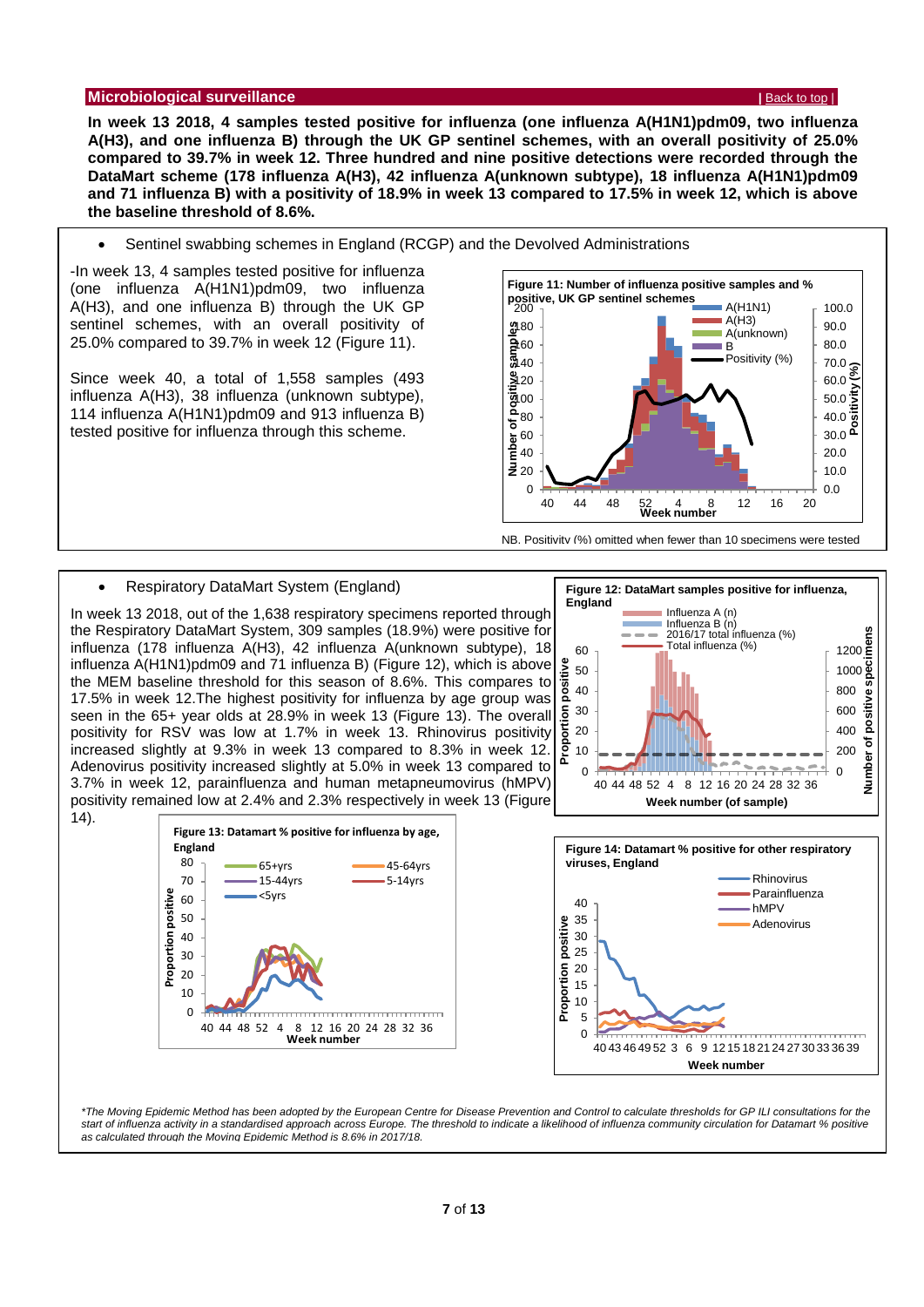#### Virus characterisation

PHE characterises the properties of influenza viruses through one or more tests, including [genome sequencing](http://www.cdc.gov/flu/professionals/laboratory/genetic-characterization.htm) (genetic analysis) and [haemagglutination inhibition \(HI\)](http://www.cdc.gov/flu/professionals/laboratory/antigenic.htm) assays (antigenic analysis). These data are used to compare how similar the currently circulating influenza viruses are to the strains included in seasonal influenza vaccines, and to monitor for changes in circulating influenza viruses. The interpretation of genetic and antigenic data sources is complex due to a number of factors, for example, not all viruses can be cultivated in sufficient quantity for antigenic characterisation, so that viruses with sequence information may not be able to be antigenically characterised as well. Occasionally, this can lead to a biased view of the properties of circulating viruses, as the viruses which can be recovered and analysed antigenically, may not be fully representative of majority variants, and genetic characterisation data does not always predict the antigenic characterisation.

The PHE Respiratory Virus Unit (RVU) has characterised 1593 influenza viruses detected since week 37 (Table 3). Eight hundred and fifty four influenza B viruses have been analysed; 847 were characterised as belonging to the B/Yamagata/16/88-lineage and 7 belonging to the B/Victoria/2/1987-lineage. All characterised B/Yamagata/16/88-lineage viruses to date are antigenically similar to B/Phuket/3073/2013, the influenza B/Yamagata-lineage component of the 2017/18 Northern Hemisphere quadrivalent vaccine. Three of the B/Victoria/2/87-lineage viruses are antigenically similar to B/Brisbane/60/2008, the influenza B/Victoria-lineage component of 2017/18 Northern Hemisphere trivalent and quadrivalent vaccines. Four influenza B viruses have been characterised where sequencing of the haemagglutinin (HA) gene shows they belong within genetic clade 1A of the B/Victoria lineage, in a subgroup characterised by deletion of two amino acids in the HA. These double deletion subgroup viruses are antigenically distinct from the 2017/18 N.hemisphere B/Victoria lineage vaccine component, with similar viruses having been identified in a minority of influenza B/Victoria lineage viruses in the 2016/17 season in the US and Norway, and since detected in low proportions in other countries, including in Europe.

Genetic characterisation of 505 A(H3N2) influenza viruses detected since late summer, showed that the majority belong to genetic subclade 3C.2a, with 142 belonging to a cluster within this genetic subclade designated as 3C.2a1. Eleven viruses belonging to the genetic subclade 3C.3a were detected. The Northern Hemisphere 2017/18 influenza A(H3N2) vaccine strain A/HongKong/4801/2014 belongs in genetic subclade 3C.2a.

Of 234 A(H1N1)pdm09 influenza viruses characterised, those that have been genetically characterised all belong in the genetic subgroup 6B.1, which was the predominant genetic subgroup in the 2016/17 season and to date during the current season. Viruses antigenically analysed are similar to the A/Michigan/45/2015 Northern Hemisphere 2017/18 (H1N1)pdm09 vaccine strain.

| <b>Virus</b>       | No. viruses characterised |              |                |       |  |  |  |  |  |  |
|--------------------|---------------------------|--------------|----------------|-------|--|--|--|--|--|--|
|                    | Genetic and antigenic     | Genetic only | Antigenic only | Total |  |  |  |  |  |  |
| A(H1N1)pdm09       | 70                        |              | 93             | 234   |  |  |  |  |  |  |
| <b>A(H3N2)</b>     |                           | 504          |                | 505   |  |  |  |  |  |  |
| B/Yamagata-lineage | 176                       | 390          | 281            | 847   |  |  |  |  |  |  |
| B/Victoria-lineage |                           |              |                |       |  |  |  |  |  |  |

#### **Table 3: Viruses characterised by PHE Reference Laboratory, 2017/18**

#### Antiviral susceptibility

Influenza positive samples are screened for mutations in the virus neuraminidase gene known to confer oseltamivir and/or zanamivir resistance. Additionally, testing of influenza A (H1N1)pdm09, A(H3N2), and influenza B virus isolates for neuraminidase inhibitor susceptibility (oseltamivir and zanamivir) is performed at PHE-RVU using a functional assay. The data summarized below combine the results of both testing methods. The samples tested are routinely obtained for surveillance purposes, but diagnostic testing of patients suspected to be infected with neuraminidase inhibitor-resistant virus is also performed.

During the current 2017/18 season since week 40 2017, 167 influenza A(H3N2) have been tested for oseltamivir susceptibility; 162 are susceptible but five are resistant. Of 148 A(H3N2) viruses with zanamivir susceptibility testing data, 145 are susceptible and three are resistant. After de-duplication, 192 influenza A(H1N1)pdm09 virus have been tested for oseltamivir susceptibility and all but four were fully susceptible. One hundred and five of the 192 influenza A(H1N1)pdm09 virus were also tested for zanamivir susceptibility and were all fully susceptible. Four hundred and twenty-five influenza B viruses have been tested for oseltamivir and all but one were fully susceptible. Four hundred and eleven out of the 425 influenza B viruses have also been tested for zanamivir susceptibility and all but one was fully susceptible.

#### Antimicrobial susceptibility

<span id="page-7-0"></span>-Table 4 shows in the 13 weeks up to 1 April 2018, the proportion of all lower respiratory tract isolates of *Streptococcus pneumoniae*, *Haemophilus influenza, Staphylococcus aureus,* MRSA and MSSA tested and susceptible to antibiotics. These organisms are the key causes of community acquired pneumonia (CAP) and the choice of antibiotics reflects the British Thoracic Society empirical guidelines for management of CAP in adults.

**Table 4: Antimicrobial susceptibility surveillance in lower respiratory tract isolates, 12 weeks up to 1 April 2018, E&W**

| Organism      | <b>Antibiotic</b>      | Specimens tested (N) | Specimens susceptible (%) |
|---------------|------------------------|----------------------|---------------------------|
|               | Penicillin             | 4739                 | 90                        |
| S. pneumoniae | Macrolides             | 5218                 | 83                        |
|               | Tetracycline           | 5122                 | 85                        |
|               | Amoxicillin/ampicillin | 22049                | 68                        |
| H. influenzae | Co-amoxiclav           | 23756                | 85                        |
|               | Macrolides             | 7808                 | 3                         |
|               | Tetracycline           | 23731                | 99                        |
| S. aureus     | Methicillin            | 8447                 | 91                        |
|               | Macrolides             | 9181                 | 67                        |
| <b>MRSA</b>   | Clindamycin            | 527                  | 40                        |
|               | Tetracycline           | 704                  | 80                        |
| <b>MSSA</b>   | Clindamycin            | 4986                 | 77                        |
|               | Tetracycline           | 7105                 | 93                        |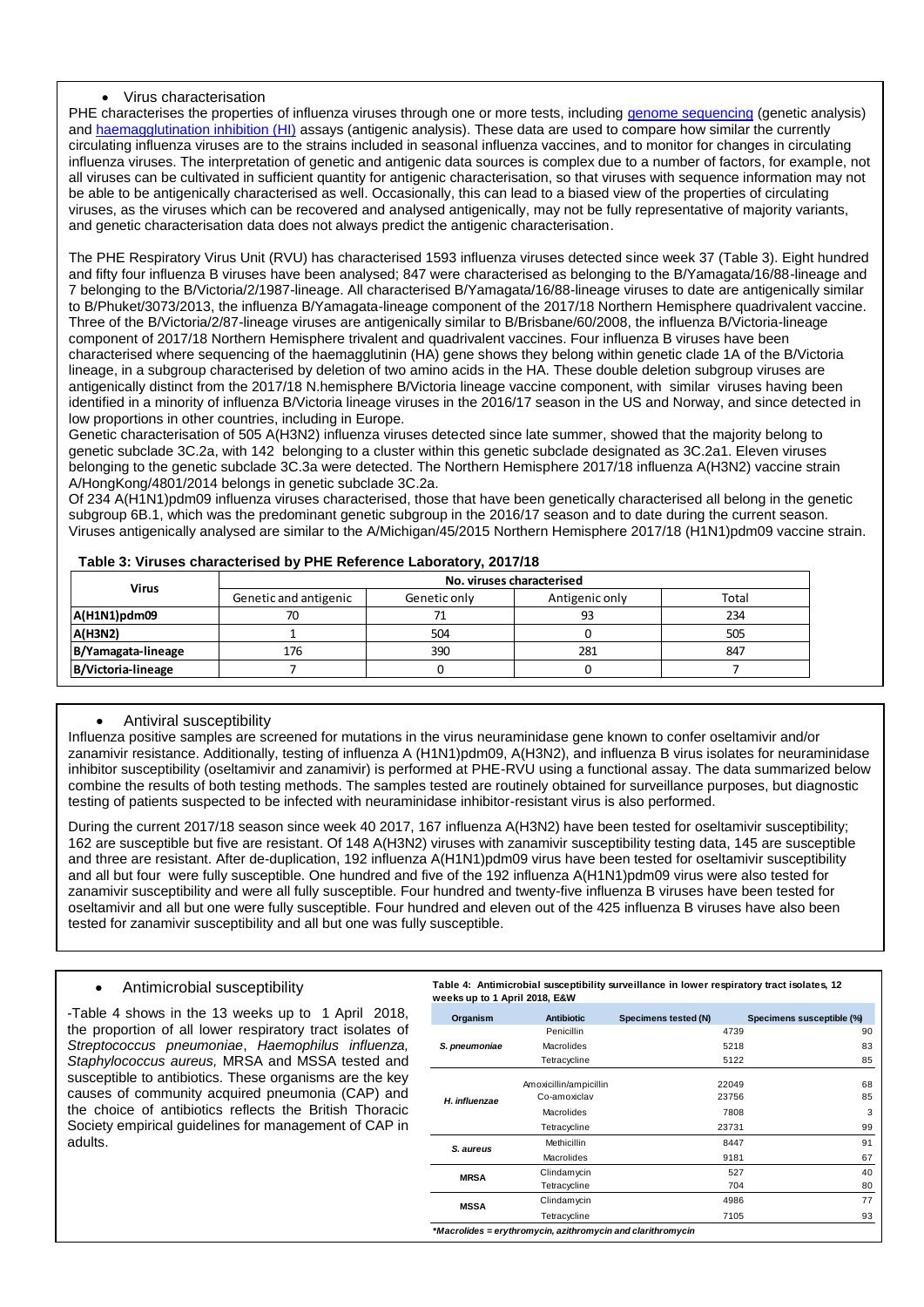#### **Vaccination |** [Back to top](#page-0-1) |

- Up to week 04 2018 in 96.9% of GP practices reporting weekly to Immform, the provisional proportion of people in England who had received the 2017/18 influenza vaccine in targeted groups was as follows (Figure 15):
	- $\circ$  48.7% in under 65 years in a clinical risk group
	- o 47.1% in pregnant women
	- $\circ$  72.4% in 65+ year olds



- In 2017/18, all two- and three-year-olds continue to be eligible for flu vaccination, through their GPs. Up to week 04 2018 in 96.8% of GP practices reporting weekly to Immform, the provisional proportion of children in England who had received the 2017/18 influenza vaccine in targeted groups was as follows (Figure 16):
	- $\circ$  42.6% in 2 year olds
	- $\circ$  44.0% in 3 year olds



 Provisional data from the fifth monthly collection of influenza vaccine uptake by frontline healthcare workers show 68.7% were vaccinated by 28 February 2018 from 99.6% of all organisations, compared to 63.4% vaccinated in the previous season by 28 February 2017. The [report](https://www.gov.uk/government/statistics/seasonal-flu-vaccine-uptake-in-healthcare-workers-monthly-data-2017-to-2018) provides uptake at national, NHS local team, "old" area teams and Trust-level.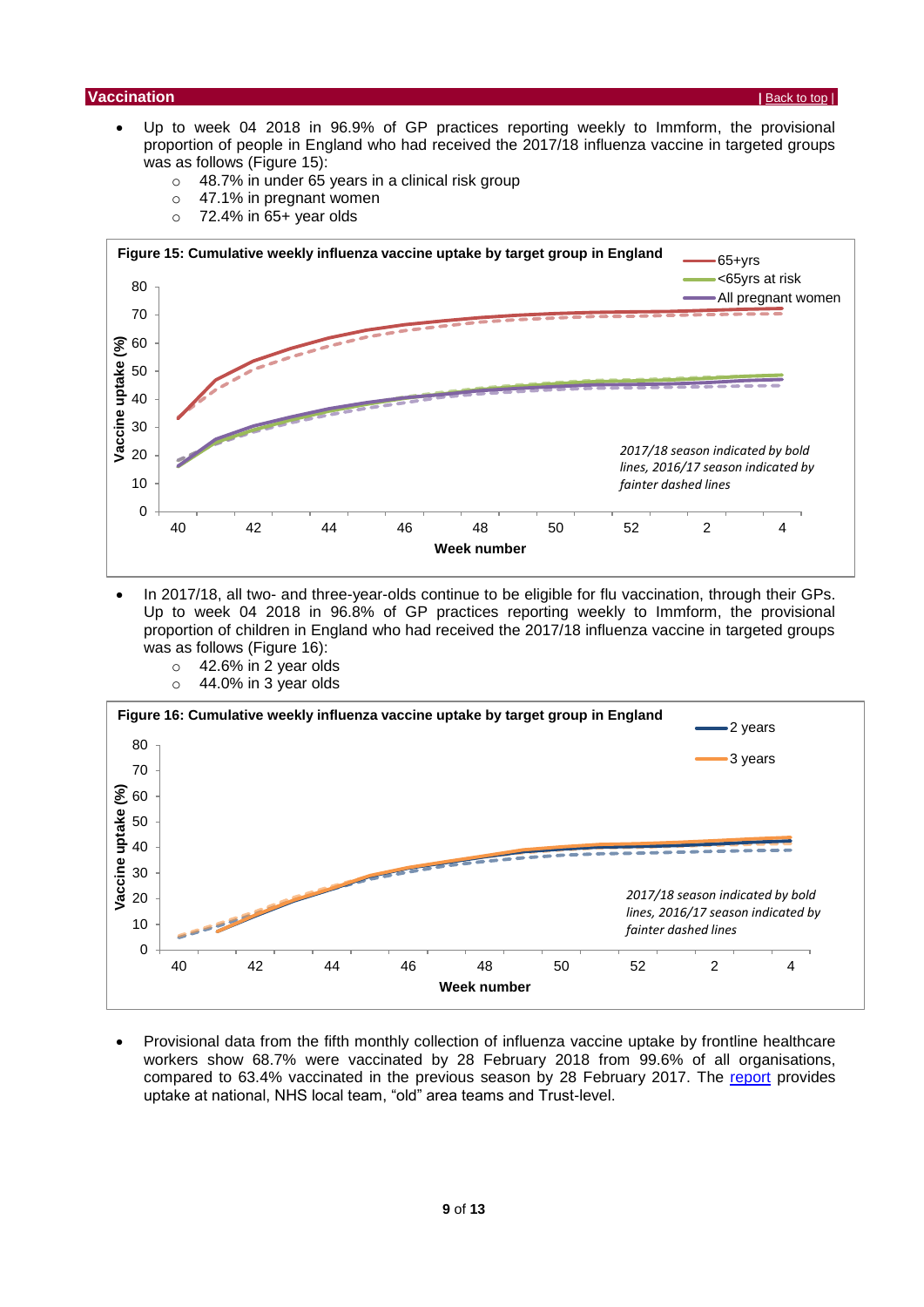- Provisional data from the fourth [monthly](https://www.gov.uk/government/statistics/seasonal-flu-vaccine-uptake-in-children-of-primary-school-age-monthly-data-2017-to-2018) collection of influenza vaccine uptake for children of school years Reception, 1,2, 3 and 4 age (from a sample of 96.7% of all Local Authorities in England) show the provisional proportion of children in England who received the 2017/18 influenza vaccine via school, pharmacy or GP practice by 31 January 2017 in targeted groups was as follows:
	- o 62.6% in children school year Reception age (4-5 years)
	- $\circ$  60.9% in children school year 1 age (5-6 years)
	- o 60.3% in children school year 2 age (6-7 years)
	- o 57.5% in children school year 3 age (7-8 years)
	- o 55.7% in children school year 4 age (8-9 years)
- Provisional data from the fourth [monthly](https://www.gov.uk/government/statistics/seasonal-flu-vaccine-uptake-in-gp-patients-monthly-data-2017-to-2018) collection of influenza vaccine uptake in GP patients up to 31 January 2018 show that in 99.5% of all GP practices in England responding to the main GP survey, the proportion of people in England who received the 2017/18 influenza vaccine was as follows:
	- o 48.9% in under 65 year olds in a clinical risk group
	- o 47.2% in pregnant women
	- $\circ$  72.6% in 65+ year olds
- Provisional data from the fourth [monthly](https://www.gov.uk/government/statistics/seasonal-flu-vaccine-uptake-in-gp-patients-monthly-data-2017-to-2018) collection of influenza vaccine uptake in GP patients up to 31 January 2018 show that in 99.3% of all GP practices in England responding to the child GP survey, the proportion of people in England who received the 2017/18 influenza vaccine was as follows:
	- $\circ$  42.8% in 2 year olds
	- $\circ$  44.2% in 3 year olds

#### <span id="page-9-0"></span>**| International Situation** *|* $\mathbf{B}$ **[Back to](#page-0-1) top | <b>Back to top |**  $\mathbf{B}$ Back to top |  $\mathbf{B}$

**Influenza activity remained high but appeared to have peaked in some countries in the temperate zone of the northern hemisphere. In the temperate zone of the southern hemisphere activity remained at inter-seasonal levels. Worldwide, influenza A and influenza B accounted for a similar proportion of influenza detections.**

[Europe](http://flunewseurope.org/) updated on 23 March 2018 (Joint ECDC-WHO Europe Influenza weekly update)

In week 11/2018, overall influenza viruses continue to circulate widely in the Region with some eastern European countries that have only recently reported increased activity, experiencing a late start to the season with increased circulation of influenza type A viruses. Both influenza virus types A and B were cocirculating with a higher proportion of type B viruses and with B/Yamagata continuing to be the dominant lineage.

In week 11/2018, influenza activity was at variable levels across the region. Of 46 Member States and areas reporting on intensity, Luxembourg reported very high intensity, while Denmark, Finland and Germany reported high intensity; 22 Member States including the United Kingdom (Wales) reported medium intensity and 20 Member States including the United Kingdom (England, Northern Ireland and Scotland) low intensity.

For week 11/2018, 898 (44%) of 2,055 sentinel specimens tested positive for influenza viruses; 48% were type A and 52% were type B. Of 326 subtyped A viruses, 60% were influenza A(H1N1)pdm09 and 40% A(H3N2). Of 275 type B viruses ascribed to a lineage, 99% were B/Yamagata and 1% B/Victoria.

In week 11, the overall numbers of reported laboratory confirmed ICU cases continued to decrease, 276 laboratory-confirmed influenza-infected cases were reported, with the majority reported by the United Kingdom (41%). A total of 225 cases were reported from other wards, with the majority reported from Denmark (50%).

Since week 40/2017, type A influenza viruses have been detected in 52% and type B in 48% of cases in ICUs. Of 1 482 subtyped influenza A viruses, 59% were A(H1N1)pdm09 and 41% A(H3N2). Of 4 796 cases with known age, 46% were 15–64 years old and 47% 65 years and older.

For week 11/2018, data from 19 countries or regions reporting to the [EuroMOMO](http://www.euromomo.eu/) project were received and included in the pooled analyses of all-cause excess mortality. Excess mortality from all causes has been significantly elevated over recent months in the south-western part of the European region. However, mortality seems to be declining in some countries.

An [early risk assessment](https://ecdc.europa.eu/en/publications-data/risk-assessment-seasonal-influenza-eueea-2017-2018) based on data from EU/EEA countries was published by ECDC on 20 December 2017. First detections indicated circulation of A(H3N2) and B/Yamagata viruses in the highest proportions. As the A(H3N2) subtype dominated last season, a high proportion of the population should be protected.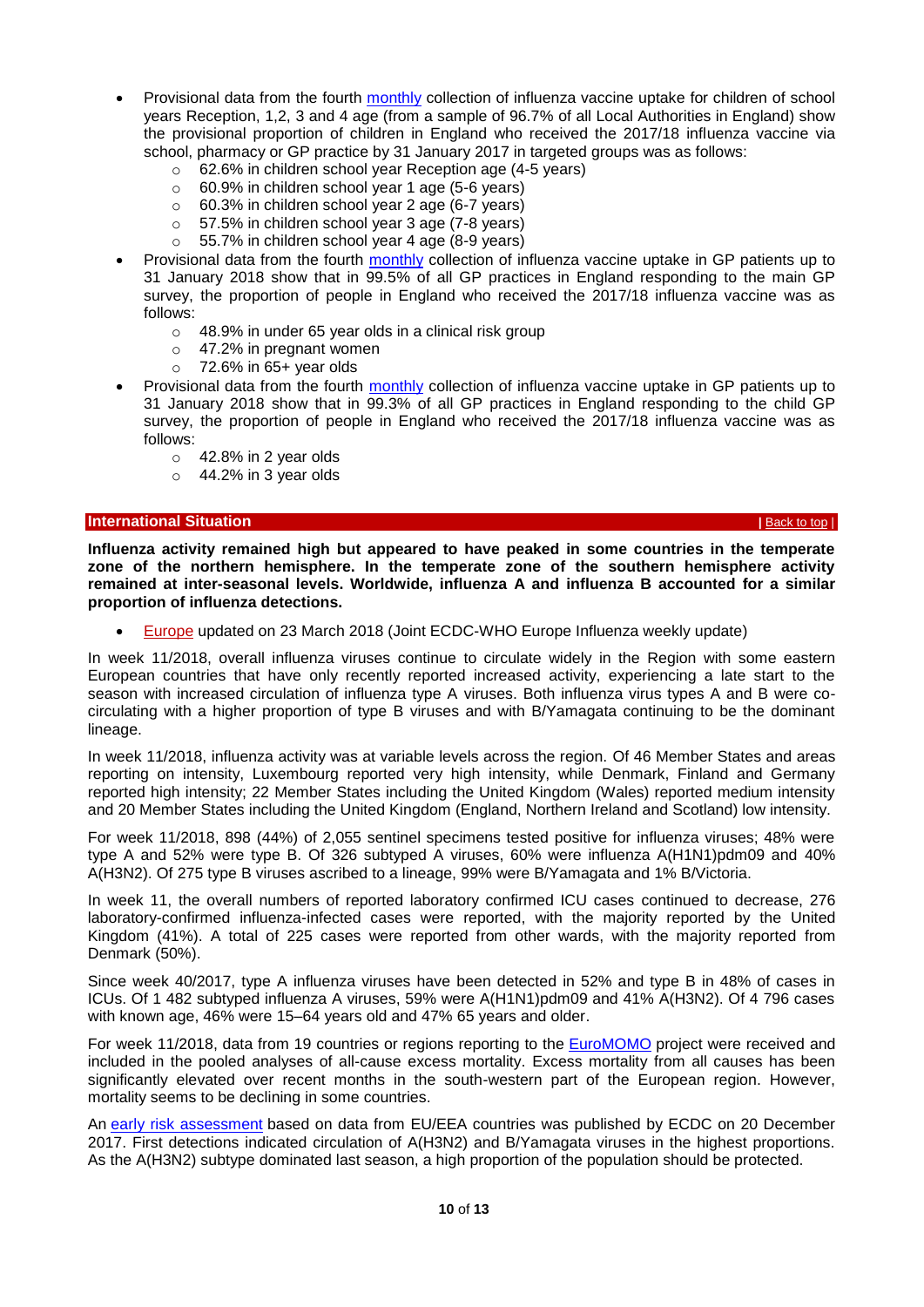[United States of America](http://www.cdc.gov/flu/weekly/) updated on 30 March 2018 (Centre for Disease Control report)

During week 12, influenza activity decreased in the United States.

Overall, influenza A(H3) viruses have predominated this season. However, in recent weeks the proportion of influenza A viruses has declined, and during week 12, influenza B viruses were more frequently reported than influenza A viruses. The percentage of respiratory specimens testing positive for influenza in clinical laboratories decreased.

A cumulative rate of 96.1 laboratory-confirmed influenza-associated hospitalizations per 100,000 population was reported.

The proportion of outpatient visits for influenza-like illness (ILI) was 2.5%, which is above the national baseline of 2.2%.

[Canada](http://healthycanadians.gc.ca/diseases-conditions-maladies-affections/disease-maladie/flu-grippe/surveillance/fluwatch-reports-rapports-surveillance-influenza-eng.php) updated on 30 March 2018 (Public Health Agency report)

Overall, during week 12, influenza activity remains elevated in many part of the country and laboratory detections of influenza are steadily decreasing.

In week 12, influenza B accounted for 53% of influenza detections in week 12.

In week 12, 1.5% of visits to healthcare professionals were due to influenza-like illness; a decrease from the previous week.

To date this season, 4,376 influenza-associated hospitalizations were reported by participating provinces and territories. Among the hospitalizations, 3,067 (70%) were associated with influenza A, and 2,929 cases (67%) were in adults 65 years of age or older.

Additionally, 429 ICU admissions and 218 deaths have been reported to date. Adults aged 65 years of age or older accounted for the greatest proportion of ICU cases (43%), followed closely by adults aged 20-64 (40%). Adults aged 65 years of age or older accounted the majority of deaths (84%).

A [Canadian study](http://www.eurosurveillance.org/content/10.2807/1560-7917.ES.2018.23.5.18-00035) reported a mid-season estimate of influenza vaccine effectiveness of 42% overall. The study confirmed an anticipated low vaccine effectiveness of 17% against the A(H3N2) strain and moderate vaccine effectiveness against influenza B of 55%, which is circulating at high levels in Canada this season.

[Global influenza update](http://www.who.int/influenza/surveillance_monitoring/updates/latest_update_GIP_surveillance/en/index.html) updated on 19 March 2018 (WHO website)

Influenza activity remained high but appeared to have peaked in some countries in the temperate zone of the northern hemisphere. In the temperate zone of the southern hemisphere activity remained at inter-seasonal levels. Worldwide, influenza A and influenza B accounted for a similar proportion of influenza detections.

In Canada, influenza activity remained elevated but appeared to have peaked in week 07/2018. Influenza B continued to be the most frequently detected virus. In the United States of America (USA), influenza like illness (ILI) and influenza activity decreased, however hospitalization rate due to influenza remained high, especially in adults aged 65 years and older. Influenza A(H3N2) and B viruses co-circulated.

In Europe, influenza activity remained high in the most of the European region. All seasonal influenza subtypes were present in the region, with influenza B as the predominant virus. In Eastern Europe, influenza activity continued to increase with influenza A (H1N1)pdm09, influenza A(H3N2) and influenza B-Yamagata co-circulating.

In Northern Africa, influenza activity decreased across the region. Detections of influenza A(H1N1)pdm09 and B viruses remained high in Egypt.

In Western Asia, influenza activity appeared to decrease across the region, with all seasonal influenza subtypes present in the region. In East Asia, influenza activity appeared to decrease across the region but remained elevated in China.

In Central Asia, influenza activity increased in recent weeks, with all seasonal influenza subtypes cocirculating.

In the Caribbean, influenza activity varied by country. All seasonal subtypes of influenza continue to be detected in the region.

In Western Africa, influenza activity remained low across the region.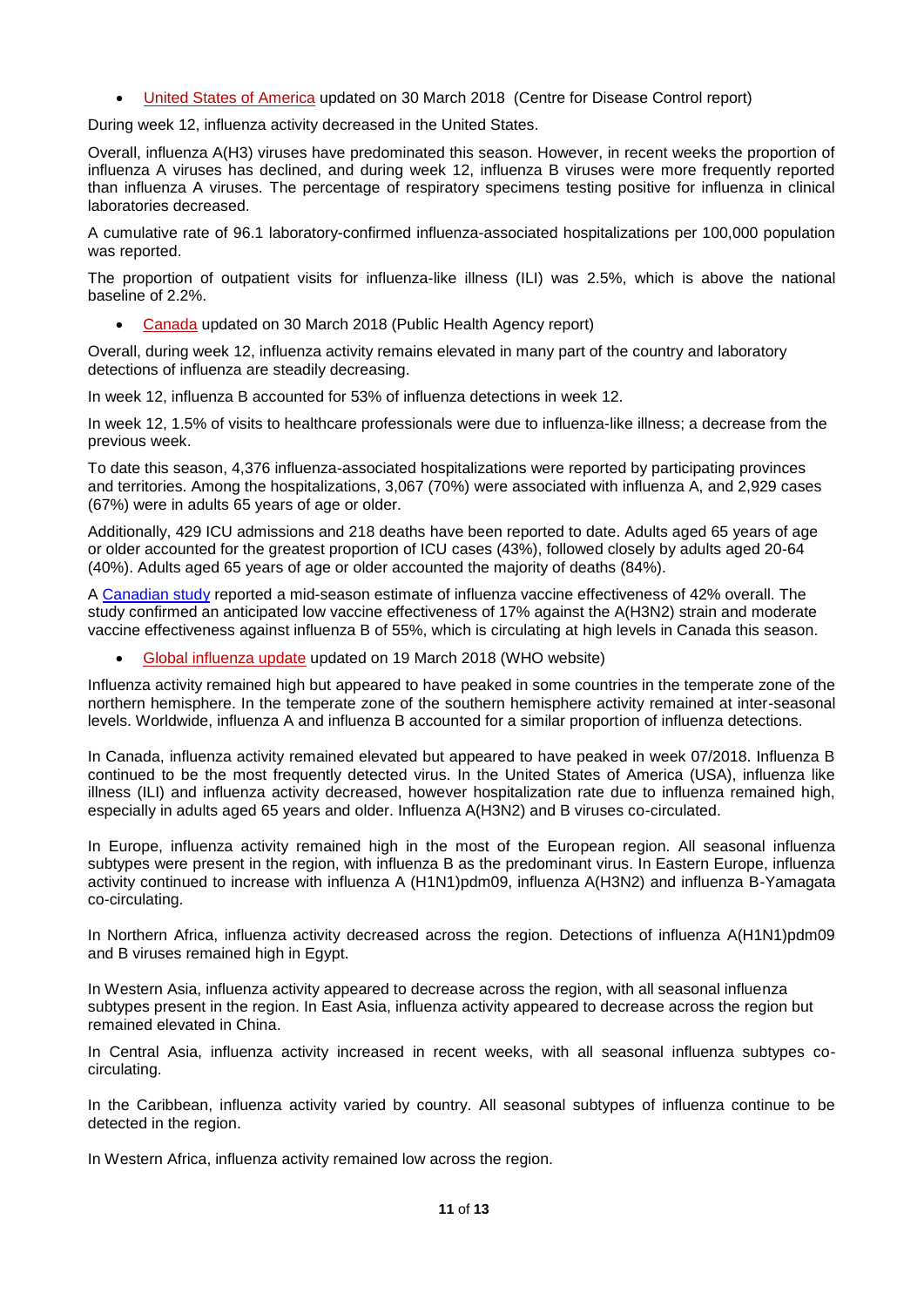In Southern Asia and South East Asia, low levels of influenza activity were reported.

The WHO GISRS laboratories tested more than 281,243 specimens between 05 February 2018 to 18 February 2018. 90,570 were positive for influenza viruses, of which 44,502 (49.1%) were typed as influenza A and 46,068 (50.9%) as influenza B. Of the sub-typed influenza A viruses, 7,773 (58.2%) were influenza A(H1N1)pdm09 and 5,574 (41.8%) were influenza A(H3N2). Of the characterized B viruses, 5,835 (94.4%) belonged to the B-Yamagata lineage and 346 (5.6%) to the B-Victoria lineage.

[Avian Influenza](http://www.who.int/csr/disease/avian_influenza/en/) latest update on 02 March 2018 (WHO website)

#### **Influenza A(H5) viruses**

Between [25 January 2018](http://www.who.int/influenza/human_animal_interface/Influenza_Summary_IRA_HA_interface_02_03_2018.pdf?ua=1) and 02 [March](http://www.who.int/influenza/human_animal_interface/Influenza_Summary_IRA_HA_interface_02_03_2018.pdf?ua=1) 2018, no new laboratory-confirmed human case of influenza A(H5) virus infection were reported to WHO.

Influenza A(H5) subtype viruses have the potential to cause disease in humans and thus far, no human cases, other than those with influenza A(H5N1) and A(H5N6) viruses, have been reported to WHO. According to reports received by the World Organisation for Animal Health (OIE), various influenza A(H5) subtypes continue to be detected in birds in Africa, Europe and Asia.

#### **Influenza A(H7N4)**

On [25 January 2018](http://www.who.int/influenza/human_animal_interface/Influenza_Summary_IRA_HA_interface_02_03_2018.pdf?ua=1) and 02 [March](http://www.who.int/influenza/human_animal_interface/Influenza_Summary_IRA_HA_interface_02_03_2018.pdf?ua=1) 2018, one laboratory-confirmed human case of influenza A(H7N4) virus infection was reported to WHO from the Jiangsu province in China.

#### **Influenza A(H7N9)**

Between [25 January 2018](http://www.who.int/influenza/human_animal_interface/Influenza_Summary_IRA_HA_interface_02_03_2018.pdf?ua=1) and 02 [March](http://www.who.int/influenza/human_animal_interface/Influenza_Summary_IRA_HA_interface_02_03_2018.pdf?ua=1) 2018, one new laboratory-confirmed human case of influenza A(H7N9) virus infection was reported to WHO from China.

Since 2013, a total of 1,567 laboratory-confirmed cases of human infection with avian influenza A(H7N9) viruses, including at least 615 deaths, have been reported to WHO.

#### **Influenza A(H9N2)**

Between [25 January 2018](http://www.who.int/influenza/human_animal_interface/Influenza_Summary_IRA_HA_interface_02_03_2018.pdf?ua=1) and 02 [March](http://www.who.int/influenza/human_animal_interface/Influenza_Summary_IRA_HA_interface_02_03_2018.pdf?ua=1) 2018, three laboratory-confirmed human cases of A(H9N2) virus infection were reported to WHO from China.

#### **Influenza A (H1N2)**

On [20 March 2018,](http://www.who.int/csr/don/23-march-2018-seasonal-reassortant-ah1n2-netherlands/en/) the National International Health Regulations focal point for the Netherlands notified WHO about a human infected with a new reassortant A(H1N2) of seasonal influenza viruses that was detected in the routine sentinel influenza surveillance for influenza-like illness and other acute respiratory infections in the Netherlands.

[Middle East respiratory syndrome coronavirus \(MERS-CoV\)](http://www.who.int/emergencies/mers-cov/en/) latest update on 21 March 2018

Up to 28 March 2018, a total of four cases of Middle East respiratory syndrome coronavirus, MERS-CoV, (two imported and two linked cases) have been confirmed in the UK. On-going surveillance has identified 1,168 suspect cases in the UK that have been investigated for MERS-CoV and tested negative.

On [4 March 2018,](http://www.who.int/csr/don/15-march-2018-mers-oman/en/) the National IRH focal point of Oman reported one additional case of Middle East respiratory syndrome coronavirus (MERS-CoV).

Between [9 December 2017 and 17 January 2018,](http://www.who.int/csr/don/26-january-2018-mers-saudi-arabia/en/) the National IHR Focal Point of The Kingdom of Saudi Arabia reported 20 additional cases of Middle East Respiratory Syndrome (MERS), including nine deaths. In addition, one death from a previously reported case was reported to WHO.

Globally, since September 2012, WHO has been notified of 2,143 laboratory-confirmed cases of infection with MERS-CoV, including at least 750 related deaths. Further information on management and guidance of possible cases is available [online.](https://www.gov.uk/government/publications/mers-cov-public-health-investigation-and-management-of-possible-cases) The latest ECDC MERS-CoV risk assessment can be found [here,](http://ecdc.europa.eu/en/publications/Publications/MERS-rapid-risk-assessment-update-october-2015.pdf) where it is highlighted that risk of widespread transmission of MERS-CoV remains low.